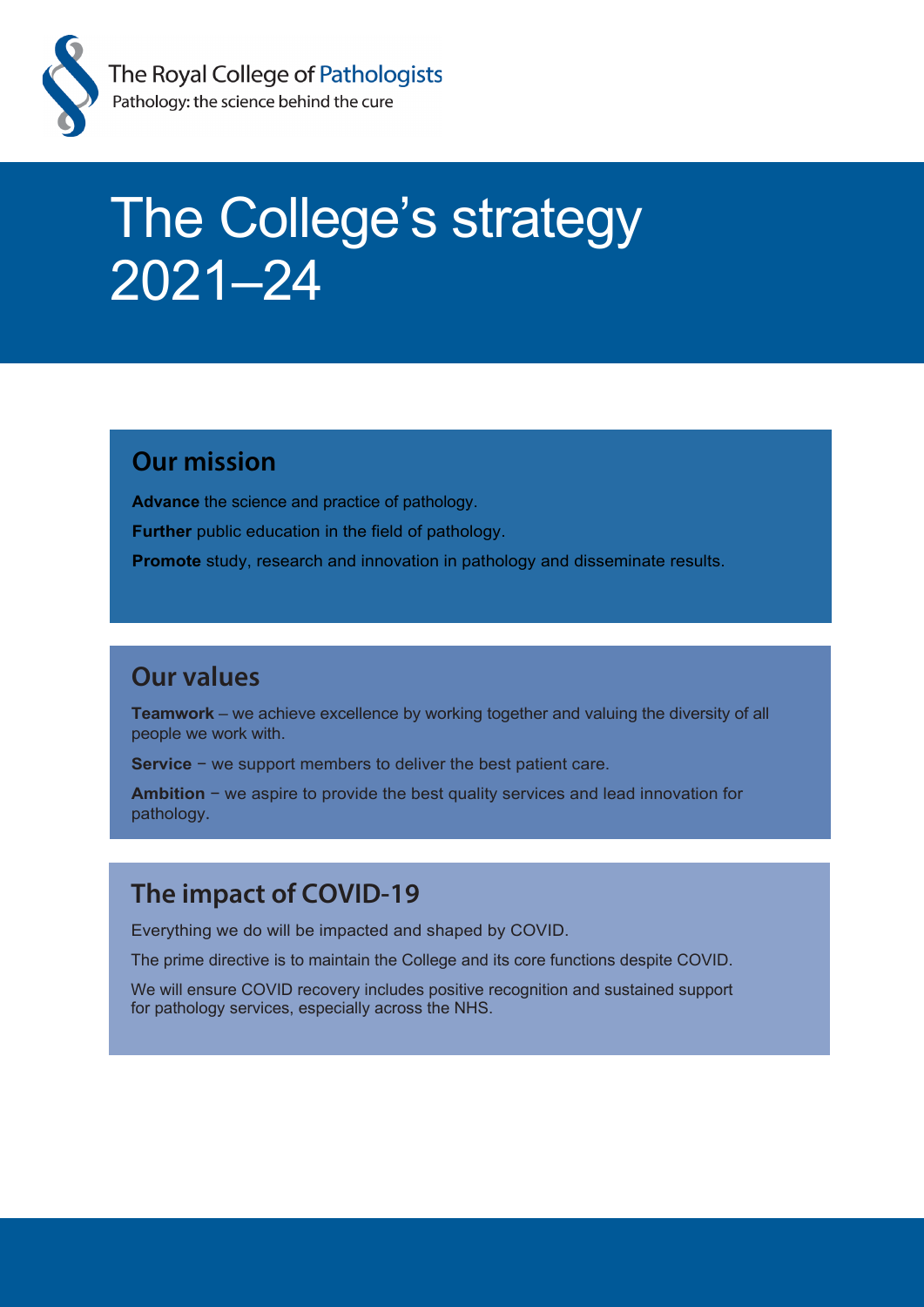### **Our aims**

#### **Support all members through the delivery of high-quality member services**

We are committed to delivering members services that promote diversity and inclusion and support continued career development.

#### **Develop and maintain high standards of education, training and research across all pathology specialties**

We are committed to improving the standards we set for pathology education, training and research, to improve patient care and safety.

#### **Promote excellence and advance knowledge in pathology practice across all specialties**

We work with members to improve the services they deliver to patients in disease prevention, diagnosis and treatment.

#### **Increase the College's influence through a clear, coherent, professional voice**

By communicating the central role that pathology plays in patient care, outcomes and safety, we will strengthen our position as an expert body, extend our influence and affect national and international policy for the benefit of patients and pathologists.

#### **Resource the future development of the College**

We will make best use of the College's resources and improve financial stability to achieve our strategic aims and charitable objectives.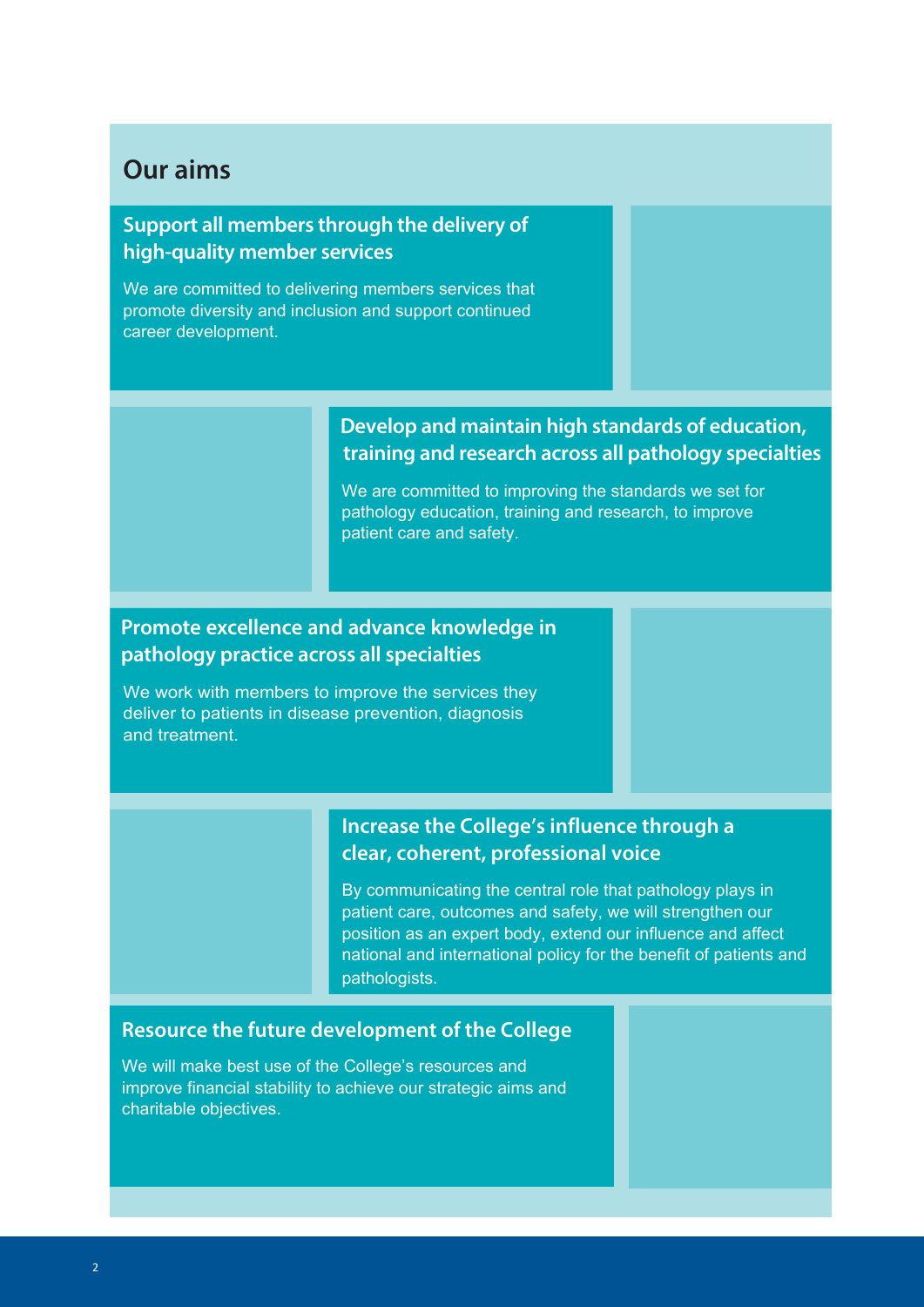# **Support all members through the delivery of high-quality member services**

We will achieve this by:

- **• Supporting current members in their continuing education by offering guidance and support.**
- **• Encouraging future members by fostering their interest in a career in pathology and supporting career development.**
- **• Promoting and encouraging inclusivity and diversity throughout our membership, the wider profession and our work.**
- **• Advancing knowledge in pathology through the delivery of a range of resources to support continuing professional development for all members.**
- **• Implementing the use of technology that widens and improves consistency of access to services for members.**

#### Strategic aim two

# **Develop and maintain high standards of education, training and research across all pathology specialties**

We will achieve this by:

- **• Providing curricula, assessments and examinations for professional groups, ensuring they meet the future requirements of the profession.**
- **• Optimising the efficiency of the examination process by developing centralised systems and providing enhanced support for examiners.**
- **• Increasing international participation in College examinations.**
- **• Encouraging and supporting our members and trainees to undertake and publish high-quality research to advance the practice of pathology.**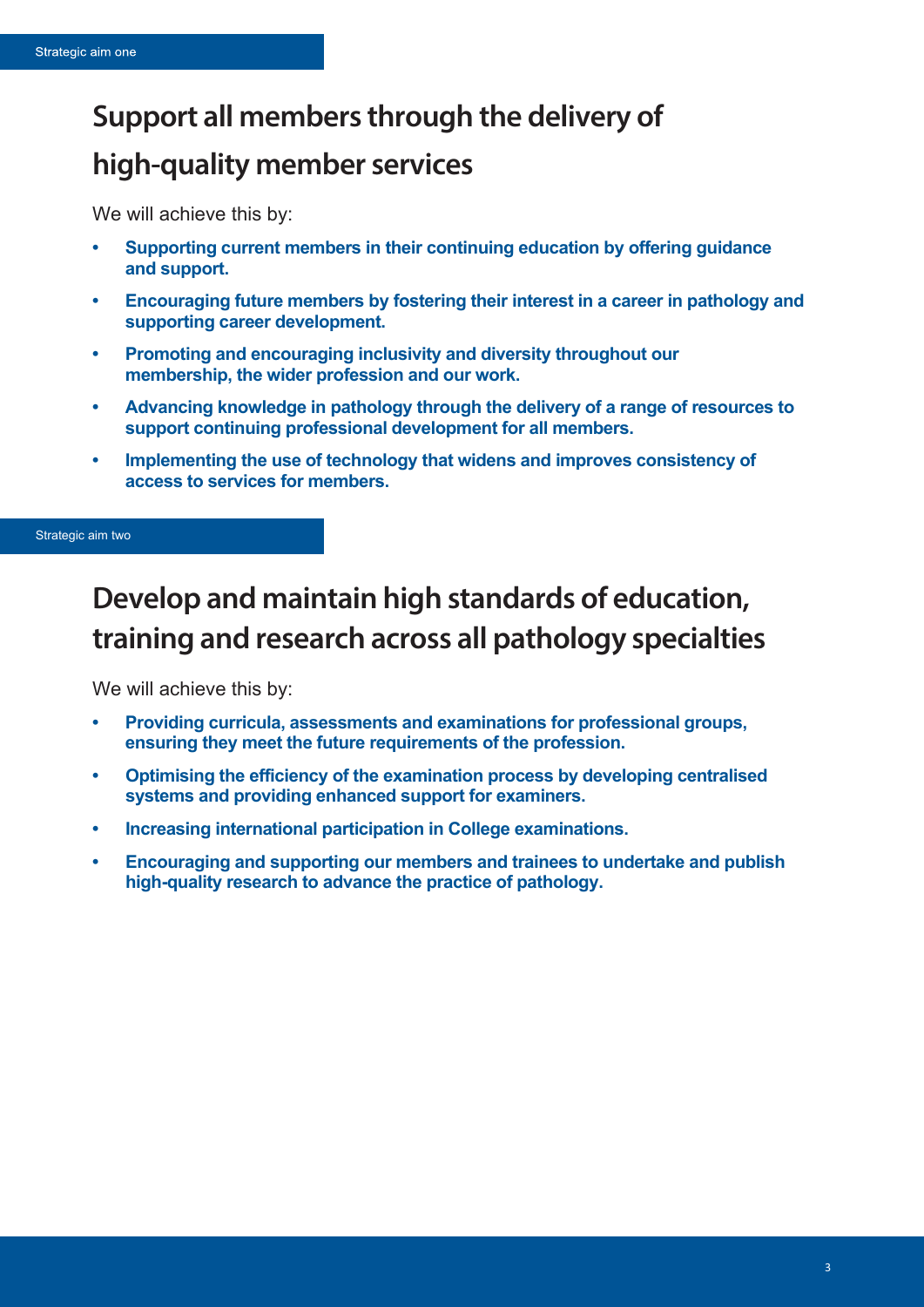# **Promote excellence and advance knowledge in pathology practice across all specialties**

We will achieve this by:

- **• Advocating for a properly resourced, supported and sustainable pathology workforce.**
- **• Continuing to develop excellent continuous professional development recording and support services.**
- **• Delivering high-quality resources to benefit pathology practice.**
- **• Developing a robust framework for governance and oversight of external quality assurance to ensure high standards.**
- **• Promoting environmental sustainability in pathology and the ways in which we work.**
- **• Supporting future innovation and delivery of digital resources in pathology.**

Strategic aim four

# **Increase the College's influence through a clear, coherent, professional voice**

We will achieve this by:

- **• Promoting the College as a vital contributor to health policy and decision making.**
- **• Influencing policy to advance patient care and safety.**
- **• Championing the College as the leading medical royal college in genomics services.**
- **• Promoting pathology to the wider health professionals and the public to enhance our capacity to influence policy.**

Strategic aim five

## **Resource the future development of the College**

We will achieve this by:

- **• Increasing and developing new sources of income to support the work of the College.**
- **• Delivering effective management of member services and providing an excellent place to work.**
- **• Building corporate membership that benefits the College and its member partners.**